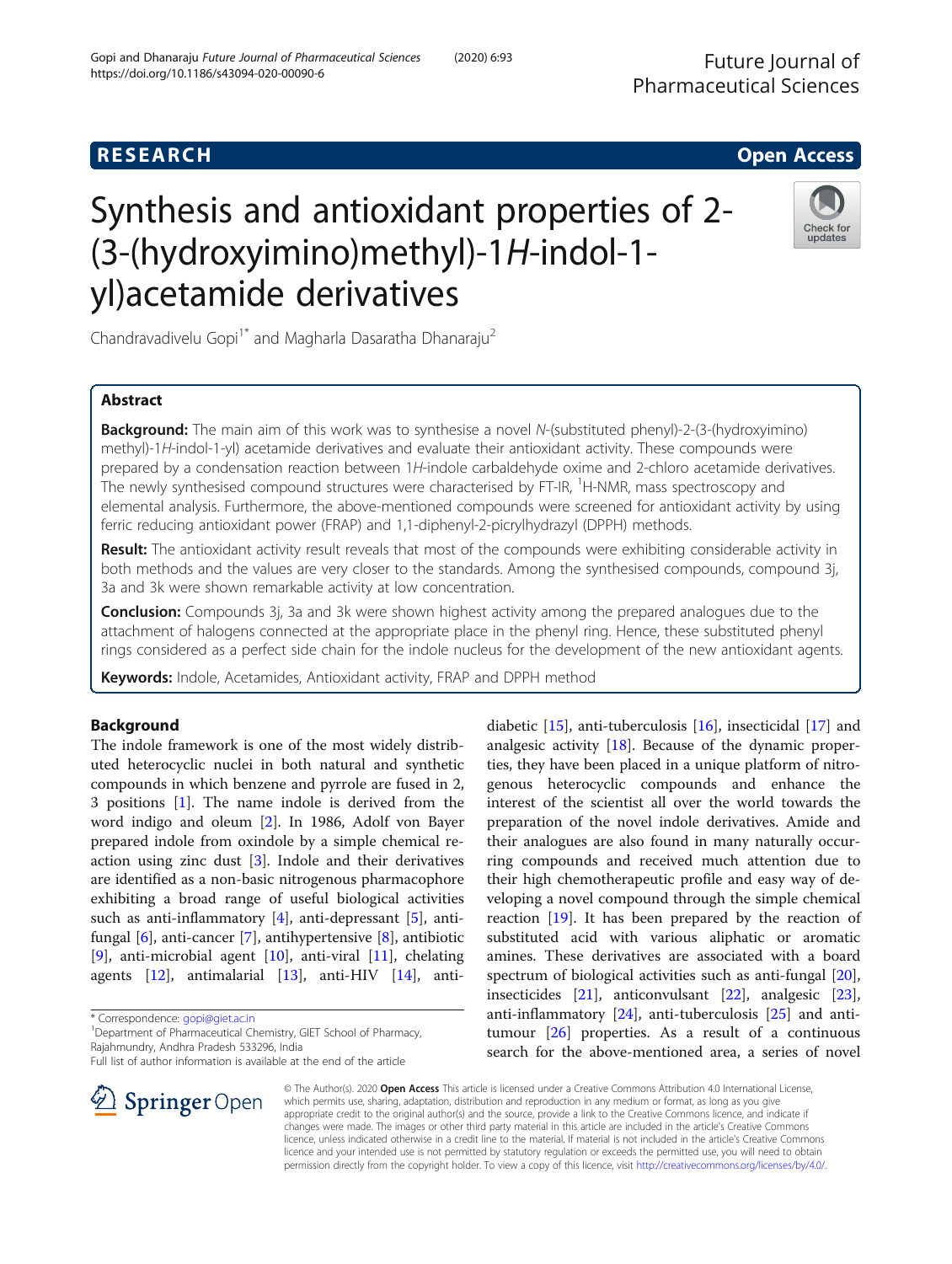N-(substituted phenyl)-2-(3-(hydroxyimino) methyl)-1Hindol-1-yl) acetamide derivatives were synthesised and evaluated their antioxidant activity by using ferric reducing antioxidant power (FRAP) and 1,1-diphenyl-2 picrylhydrazyl (DPPH) method. Most of the compounds were shown admirable anti-oxidant activity due to the presence of indole and amide pharmacophore.

#### Method

## **Chemistry**

The melting points of prepared analogues were recorded by open capillary tube on an Electrothermal 9100 melting point apparatus and are uncorrected. Functional groups present in the compounds were confirmed by using IR spectra (KBr) were recorded on a Shimadzu FT-IR 8400S spectrophotometer between the ranges from  $4000 \text{ cm}^{-1}$  to  $400 \text{ cm}^{-1}$ . <sup>1</sup>H-NMR spectra were determined on a Bruker NMR spectrometer (500 MHz). <sup>13</sup>C-NMR spectra were performed on a Bruker NMR spectrometer (100 MHz) and fully decoupled. Chemical shifts were reported in parts per million (ppm) using the deuterated solvent peak and tetramethylsilane as an internal standard. X-ray studies were determined by X Calibur diffractometer. The molecular weight of the compound was analysed by the Shimadzu mass spectrometer and element analysis was performed on Perkin Elmer 2400 CHN elemental analyser.

#### Preparation of 1H-indole-3-carbaldehyde [[1\]](#page-8-0)

An equimolar mixture of indole (0.001 mol), N, N-dimethyl formamide (0.001 mol) and 8.75 ml of phosphorous oxychloride was poured into the round bottom. The resulting solution was stirred magnetically for 5 h at 60 °C and transferred into 25 ml of 10% sodium carbonate solution. After complete addition, the mixture again stirred for 2 h at 100 °C. The separated product was washed with water, dried over anhydrous calcium chloride and recrystallised from hot ethanol [\[27](#page-9-0)].

#### Preparation of 1H-indole-3-carbaldehyde oxime [\[2\]](#page-8-0)

1H-indole-3-carbaldehyde (1.66 mmol), sodium hydroxide (0.15 mol) and hydroxylamine hydrochloride (3.4 gm) were dissolved in 10 ml of ethanol and refluxed at 80 °C for 3 h. The progression of the reaction was monitored by TLC using the mixture of n-hexane and ethyl acetate as a mobile phase. After completion of the reaction, the separated product was washed with water and recrystallised from hot ethanol [\[28](#page-9-0)].

## Preparation of N-(substituted phenyl)-2-(3-(hydroxyimino) methyl)-1H-indol-1-yl) acetamide derivatives: [3a–n]

A solution of 2-chloro acetamide derivatives (2 mmol) in 20 ml DMF, indole-3-carbaldehyde oxime [[2\]](#page-8-0) (2 mmol), potassium iodide (2 mmol) and potassium carbonate (2

mmol) were added and the resulting mixture was refluxed for 8 h at 80 °C. Then, the hot solution was poured into ice-cold water and the separated product was filtered, washed with water, dried over anhydrous calcium chloride and recrystallised from hot ethanol [[29\]](#page-9-0). The scheme of the synthesis compounds were summarised in Fig. [1](#page-2-0).

#### Anti-oxidant activity

## Ferric reducing antioxidant power (FRAP) method

The FRAP is a quantitative assay for evaluating the antioxidant potency of newly synthesised compounds [\[30](#page-9-0)]. The FRAP reagent was prepared by mixing of 2.5 ml of 10 μM ferric TPTZ, 2.5 ml of 20 μM FeCl<sub>3</sub> and 25 ml of  $0.3 \mu$ M of acetate buffer and maintain the pH 3.6. The mixture was prepared freshly and warmed at 37 °C before use. Here, the antioxidants react with ferric tripyridyl triazine complex (colourless) which turn to ferrous 2,4,6-tripyridyl-s-triazine (blue colour). To identify the antioxidant activity, different concentrations (50, 75, 100 μg/ml) of synthesised compounds in DMSO (1 ml) was mixed with FRAP reagent. The content was incubated at 50 °C for 20 min. The specified quantity of the solution was transferred into a cuvette and measured the absorbance at 593 nm using a Shimadzu ultraviolet spectrometer. Standard absorbance was also calibrated. The antioxidant power of acetamide derivatives at different concentration was determined through directly substituting the absorbance in the mentioned formula.

FRAP value of sample (µm)

\n
$$
= \frac{Absorbance\ (sample)\times FRAP\ value\ of\ standard\ (\mu m)}{Absorbance\ (Standard)}
$$

### DPPH radical scavenging method

DPPH is a stable free radical widely used to assess the radical scavenging activity of antioxidant components [[31\]](#page-9-0). DPPH free radical has a stable violet colour in methanol and becomes colourless or yellow colour when paired with antioxidant or reducing agents. These radicals can accept the odd electron or hydrogen from the antioxidant and converted to a stable diamagnetic molecule (yellow). To identify the antioxidant activity, the solution of synthesised compounds has been prepared by dissolving in methanol (100 μg/ml). Simultaneously, a solution of DPPH was also prepared in another container had been shown maximum absorbance at 517 nm due to the presence of stable 1,1-diphenyl 2-picryl hydrazyl stable free radical (violet colour). Each test compound (4 ml) was added to 4 ml of DPPH solution and kept aside for 30 min at room temperature. Absorbance was measured at 517 nm using a Shimadzu ultraviolet spectrometer. Blank and standard absorbances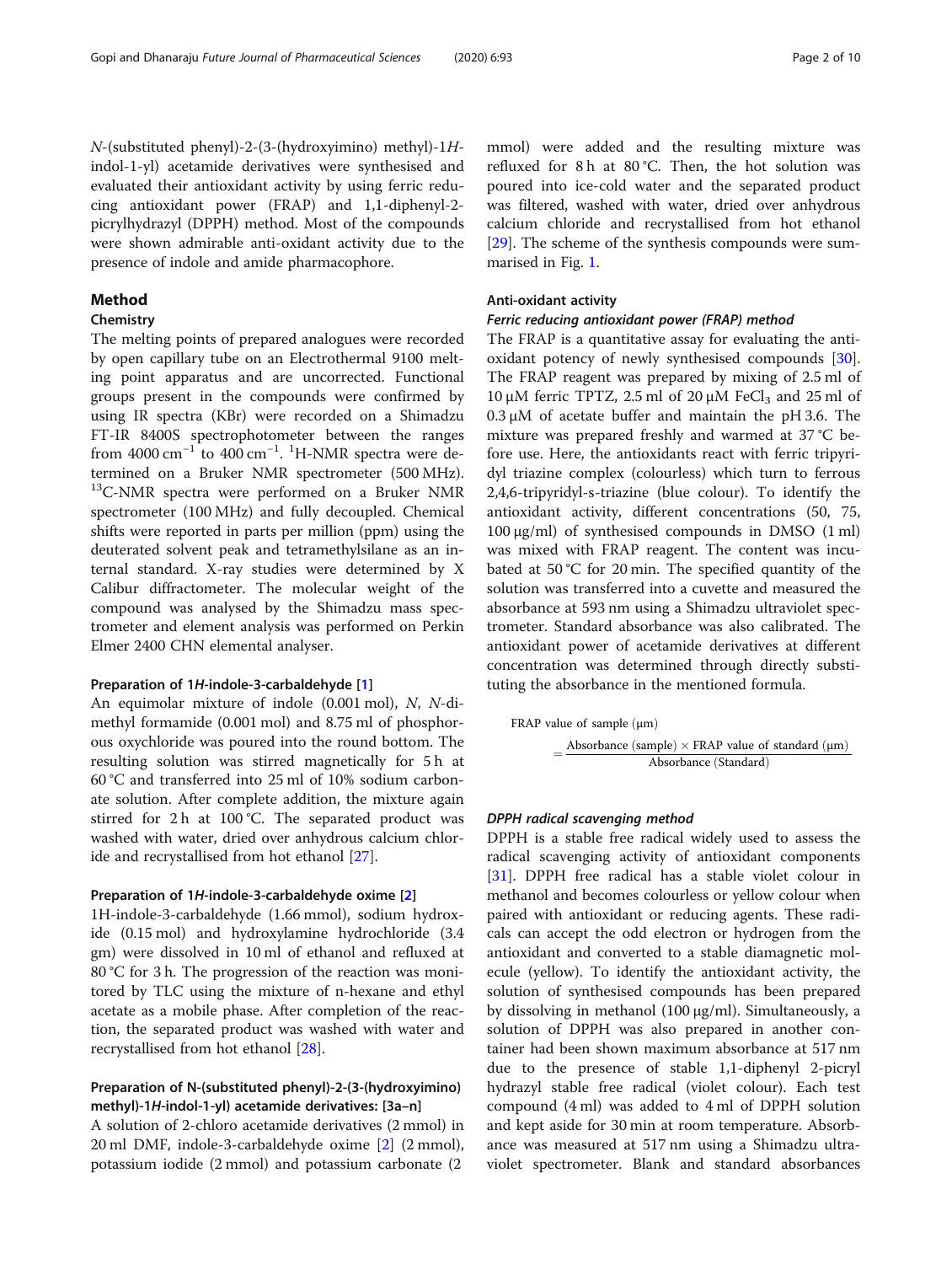<span id="page-2-0"></span>

were also calibrated. Antioxidant activity of acetamide derivatives was determined through directly substituting the absorbance in the mentioned formula.

Percentage inhibition  $=\frac{Absorbance\;of\;blank-Absorbance\;of\;test}{S}$ Absorbance of blank  $\times$  100

## Computational analysis

Computational science is a relatively new discipline that deals with the development and application of computational models and simulations, often coupled with highperformance computing, to solve the complex problem arising in drug design. Here, conformational analysis and geometric optimization of compound 3a have been performed by using Chemdraw ultra 12. Semi-empirical method PM3 is used for optimising the full geometry of the system using QA algorithm and unrestricted Hatee-Fock (UHF) method in conjunction with the  $6-311++$  $G(d,p)$  basis set  $[32]$  $[32]$ .

## X-ray crystallography

X-ray crystallography is a tool used to investigate the three-dimensional picture of the atomic and molecular structure of a crystal by using X-ray light, which has wavelengths of 1 Å. The beam of X-ray hits a crystal and causes the diffraction of light in particular directions; it has fed into the computer and finds out the position of every atom in the molecule. Crystallographic data were collected at 296 K, and the structure of crystal was solved by direct method using SHELXS-97 [[33\]](#page-9-0).

## Results

## Spectral data

## Preparation of N-(2-chlorophenyl)-2-(3-

#### ((hydroxyimino)methyl)-1H-indol-1-yl)acetamide: [3a]

Molecular formula:  $C_{17}H_{14}N_3O_2Cl$ ; yield: (77%); melting point: 229–230 °C; FT-IR (v<sub>max/</sub>cm<sup>-1</sup>): 3046 (Ar-H str), 1506 (Ar-C str), 3317 (NH-str), 1646 (NH-bend), 1726 (C=O-str), 623 (Cl); <sup>1</sup>H-NMR (500 MHz, CDCl<sub>3,</sub>  $\delta$  ppm): δ 4.71 (s, 2H, CH<sub>2</sub>-H), δ 6.46 (d, 2H,  $J = 14.3$  Hz, CH-H), δ 6.89 (t, 1H,  $J = 9.1$  Hz, Ar-H), δ 7.54 (t, 1H,  $J =$ 10.3 Hz, Ar-H), δ 7.64 (s, 4H, Ar-H) δ 7.74 (d, 1H,  $J =$ 12.1 Hz, Ar-H), δ 7.96 (d, 1H,  $J = 14.5$  Hz, Ar-H), δ 8.31 (s, 1H, NH-H),  $\delta$  9.11 (s, 1H, NOH-H); <sup>13</sup>C NMR (100) MHz, CDCl<sub>3</sub>, δ ppm): 43.9, 106.2, 110.1, 119.2, 122.8, 127.4, 128.1, 128.4, 128.4, 132.2, 134.5, 134.5, 136.1, 136.1, 141.7, 145.7, 166.4; ESI-MS (m/z, %): 327 (59) [M<sup>+</sup> ], 329 (18) [M<sup>+</sup> +2], 241 (26), 185 (46), 146 (23), 80 (100), 53 (40); anal. calcd for  $C_{17}H_{14}N_3O_2Cl$  (327), predicted: C, 62.30; H, 4.31; N, 12.82%. Found: C, 62.47; H, 4.16; N, 12.62%.

## Preparation of N-(3-chlorophenyl)-2-(3-

## ((hydroxyimino)methyl)-1H-indol-1-yl)acetamide: [3b]

Molecular formula:  $C_{17}H_{14}N_3O_2Cl$ ; yield: (63%); melting point: 257–259 °C; FT-IR (v<sub>max/</sub>cm<sup>-1</sup>): 3037 (Ar-H str), 1521 (Ar-C str), 3305 (NH-str), 1602 (NH-bend), 1757 (C=O-str), 724 (Cl); <sup>1</sup>H-NMR (500 MHz, CDCl<sub>3,</sub>  $\delta$  ppm): δ 4.83 (s, 2H, CH<sub>2</sub>-H), δ 6.69 (d, 2H, *J* = 14.3 Hz, CH-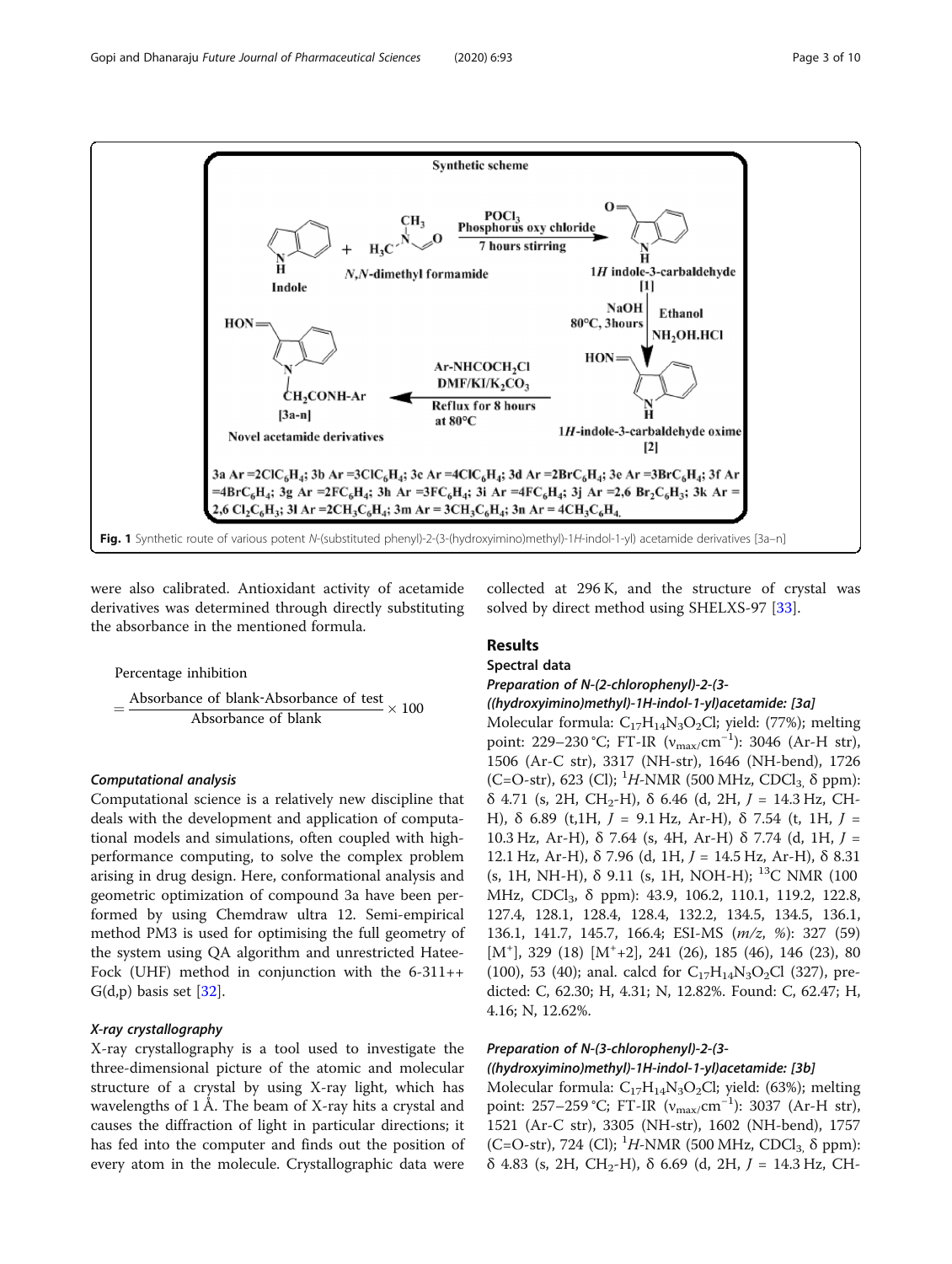H), δ 7.06 (d, 1H,  $J = 17.8$  Hz, Ar-H), δ 7.29 (s, 1H, Ar-H), δ 7.37 (s, 4H, Ar-H), δ 7.57 (d, 1H,  $J = 14.7$  Hz, Ar-H), δ 7.83 (s, 1H, Ar-H), δ 8.15 (s, 1H, NH-H), δ 9.12 (s, 1H, NOH-H); ESI-MS (m/z, %): 327 (49) [M<sup>+</sup>], 329 (17) [M<sup>+</sup> +2], 267 (31), 216 (42), 173 (100), 146 (22); 80 (49), 39 (34); Anal. Calcd for  $C_{17}H_{14}N_3O_2Cl$  (327), predicted: C, 62.30; H, 4.31; N, 12.82%. Found: C, 62.35; H, 4.28; N, 12.91%.

## Preparation of N-(4-chlorophenyl)-2-(3- ((hydroxyimino)methyl)-1H-indol-1-yl)acetamide: [3c]

Molecular formula:  $C_{17}H_{14}N_3O_2Cl$ ; yield: (89%); melting point: 211–213 °C; FT-IR ( $v_{\text{max/}cm}^{-1}$ ): 3061 (Ar-H str), 1538 (Ar-C str), 3369 (NH-str), 1646 (NH-bend), 1705 (C=O-str), 689 (Cl); <sup>1</sup>H-NMR (500 MHz, CDCl<sub>3,</sub> δ ppm): δ 4.69 (s, 2H, CH<sub>2</sub>-H), δ 6.68 (d, 2H,  $J = 10.3$  Hz, CH-H), δ 7.27 (s, 4H, Ar-H), δ 7.50 (d, 2H,  $J = 12.4$  Hz, Ar-H) δ 7.88 (d, 2H,  $J = 14.1$  Hz, Ar-H), δ 8.25 (s, 1H, NH-H), δ 9.10 (s, 1H, NOH-H); ESI-MS (m/z, %): 327 (57)  $[M<sup>+</sup>]$ , 329 (21)  $[M<sup>+</sup>+2]$ , 267 (37), 201 (45), 159 (26), 115 (100), 77 (37), 39 (26); anal. calcd for  $C_{17}H_{14}N_3O_2Cl$ (327), predicted: C, 62.30; H, 4.31; N, 12.82%. Found: C, 62.52; H, 4.26; N, 12.84%.

## Preparation of N-(2-bromophenyl)-2-(3-

#### ((hydroxyimino)methyl)-1H-indol-1-yl)acetamide: [3d]

Molecular formula:  $C_{17}H_{14}N_3O_2Br$ ; yield: (72%); melting point: 283–287 °C; FT-IR (v<sub>max/</sub>cm<sup>-1</sup>): 3043 (Ar-H str), 1532 (Ar-C str), 3326 (NH-str), 1628 (NH-bend), 1734 (C=O-str), 578 (Br); <sup>1</sup>H-NMR (500 MHz, CDCl<sub>3,</sub> δ ppm): δ 4.55 (s, 2H, CH<sub>2</sub>-H), δ 6.53 (d, 2H,  $J = 14.3$  Hz, CH-H), δ 6.76 (t, 1H,  $J = 7.8$  Hz, Ar-H), δ 7.23 (s, 5H, Ar-H), δ 7.41 (d, 1H, J = 10.8 Hz, Ar-H) δ 7.69 (d, 1H, J = 9.1 Hz, Ar-H), δ 8.09 (s, 1H, NH-H), δ 8.93 (s, 1H, NOH-H); ESI-MS  $(m/z, %): 371 (27) [M<sup>+</sup>], 373 (25) [M<sup>+</sup>+2],$ 254 (47), 216 (30), 173 (63), 159 (43), 115 (100), 53 (30); anal. calcd for  $C_{17}H_{14}N_3O_2Br$  (371), predicted: C, 54.86; H, 3.79; N, 11.29%. Found: C, 54.92; H, 3.61; N, 11.08%.

## Preparation of N-(3-bromophenyl)-2-(3-

## ((hydroxyimino)methyl)-1H-indol-1-yl)acetamide: [3e]

Molecular formula:  $C_{17}H_{14}N_3O_2Br$ ; yield: (59%); melting point: 226–230 °C; FT-IR (v<sub>max/</sub>cm<sup>-1</sup>): 3012 (Ar-H str), 1505 (Ar-C str), 3365 (NH-str), 1638 (NH-bend), 1711 (C=O-str), 615 (Br); <sup>1</sup>H-NMR (500 MHz, CDCl<sub>3,</sub>  $\delta$  ppm):  $\delta$  4.45 (s, 2H, CH<sub>2</sub>-H),  $\delta$  6.57(d, 2H, J = 11.3 Hz, CH-H), δ 7.03 (s,1H, Ar-H), δ 7.15 (s, 1H, Ar-H), δ 7.35 (s, 4H, Ar-H),  $\delta$  7.50 (d, 1H,  $J = 12.1$  Hz, Ar-H),  $\delta$  7.80 (s, 1H, Ar-H), δ 8.06 (s, 1H, NH-H), δ 9.15 (s, 1H, NOH-H); ESI-MS  $(m/z, %): 371 (29) [M<sup>+</sup>], 373 (27) [M<sup>+</sup>+2], 254$ (51), 201 (26), 159 (41), 115 (100), 90 (51), 44 (26); anal. calcd for  $C_{17}H_{14}N_3O_2Br$  (371), predicted: C, 54.86; H, 3.79; N, 11.29%. Found: C, 54.73; H, 3.55; N, 11.14%.

## Preparation of N-(4-bromophenyl)-2-(3- ((hydroxyimino)methyl)-1H-indol-1-yl)acetamide: [3f]

Molecular formula:  $C_{17}H_{14}N_3O_2Br$ ; yield: (62%); melting point: 247–249 °C; FT-IR (v<sub>max/</sub>cm<sup>-1</sup>): 3072 (Ar-H str), 1563 (Ar-C str), 3317(NH-str), 1620 (NH-bend), 1757 (C=O-str), 636 (Br); <sup>1</sup>H-NMR (500 MHz, CDCl<sub>3,</sub>  $\delta$  ppm): δ 4.79 (s, 2H, CH<sub>2</sub>-H), δ 6.75 (d, 2H,  $J = 14.1$  Hz, CH-H), δ 7.07 (s, 4H, Ar-H), δ 7.34 (d, 2H,  $J = 13.3$  Hz, Ar-H), δ 7.60 (d, 2H,  $J = 13.8$  Hz, Ar-H), δ 8.23 (s, 1H, NH-H), δ 9.00 (s, 1H, NOH-H); ESI-MS (m/z, %): 371 (27) [M<sup>+</sup> ], 373 (24) [M<sup>+</sup> +2], 267 (35), 216 (62), 173 (26), 104 (100), 69 (55), 40 (41); anal. calcd for  $C_{17}H_{14}N_3O_2Br$ (371), predicted: C, 54.86; H, 3.79; N, 11.29%. Found: C, 54.80; H, 3.58; N, 11.32%.

#### Preparation of N-(2-flurophenyl)-2-(3-

#### ((hydroxyimino)methyl)-1H-indol-1-yl)acetamide: [3g]

Molecular formula:  $C_{17}H_{14}N_3O_2F$ ; yield: (88%); melting point: 213−217 °C; FT-IR (v<sub>max/</sub>cm<sup>-1</sup>): 3047 (Ar-H str), 1524 (Ar-C str), 3328(NH-str), 1641 (NH-bend), 1760 (C=O-str), 968 (F); <sup>1</sup>H-NMR (500 MHz, CDCl<sub>3,</sub> δ ppm): δ 4.58 (s, 2H, CH<sub>2</sub>-H), δ 6.48 (d, 2H,  $J = 10.3$  Hz, CH-H), δ 6.82-7.00 (m, 3H, Ar-H), δ 7.26 (s, 4H, Ar-H), δ 7.65 (t, 1H,  $J = 10.8$  Hz, Ar-H),  $\delta$  8.04 (s, 1H, NH-H),  $\delta$ 9.07 (s, 1H, NOH-H); ESI-MS (m/z, %): 311 (24) [M<sup>+</sup> ], 254 (36), 216 (24), 203 (49), 137 (66), 96 (100), 41 (39); anal. calcd for  $C_{17}H_{14}N_3O_2F$  (311), predicted: C, 65.59; H, 4.53; N, 13.50%. Found: C, 65.40; H, 4.52; N, 13.46%.

## Preparation of N-(3-flurophenyl)-2-(3-

## ((hydroxyimino)methyl)-1H-indol-1-yl)acetamide: [3h]

Molecular formula:  $C_{17}H_{14}N_3O_2F$ ; yield: (72%); melting point: 244–247 °C; FT-IR (v<sub>max/</sub>cm<sup>-1</sup>): 3012 (Ar-H str), 1593 (Ar-C str), 3329(NH-str), 1611 (NH-bend), 1728 (C=O-str), 1038 (F); <sup>1</sup>H-NMR (500 MHz, CDCl<sub>3,</sub>  $\delta$  ppm): δ 4.74 (s, 2H, CH<sub>2</sub>-H), δ 6.63 (t, 1H,  $J = 8.4$  Hz, Ar-H), δ 6.82 (d, 2H,  $J = 10.8$  Hz, CH-H),  $\delta$  7.13 (s, 4H, Ar-H),  $\delta$ 7.23-7.42 (m, 1H, Ar-H),  $\delta$  7.56 (d, 1H,  $J = 11.1$  Hz, Ar-H),  $\delta$  7.81 (d, 1H,  $J = 14.3$  Hz, Ar-H),  $\delta$  8.16 (s, 1H, NH-H), δ 8.85 (s, 1H, NOH-H); ESI-MS (m/z, %): 311 (34) [M<sup>+</sup> ], 267 (24), 201 (53), 162 (34), 121 (60), 80 (100), 42 (27); anal. calcd for  $C_{17}H_{14}N_3O_2F$  (311), predicted: C, 65.59; H, 4.53; N, 13.50%. Found: C, 65.38; H, 4.47; N, 13.62%.

## Preparation of N-(4-flurophenyl)-2-(3-

#### ((hydroxyimino)methyl)-1H-indol-1-yl)acetamide: [3i]

Molecular formula:  $C_{17}H_{14}N_3O_2F$ ; yield: (90%); melting point: 211–213 °C; FT-IR (v<sub>max/</sub>cm<sup>-1</sup>): 3097 (Ar-H str), 1502 (Ar-C str), 3311 (NH-str), 1624 (NH-bend), 1755 (C=O-str), 1137 (F); <sup>1</sup>H-NMR (500 MHz, CDCl<sub>3,</sub>  $\delta$  ppm): δ 4.72 (s, 2H, CH<sub>2</sub>-H), δ 6.37 (d, 2H,  $J = 13.3$  Hz, CH-H), δ 6.76 (t, 2H,  $J = 12.8$  Hz, Ar-H), δ 7.27 (s, 4H, Ar-H), δ 7.62 (t, 2H,  $J = 10.1$  Hz, Ar-H), δ 7.99 (s, 1H, NH-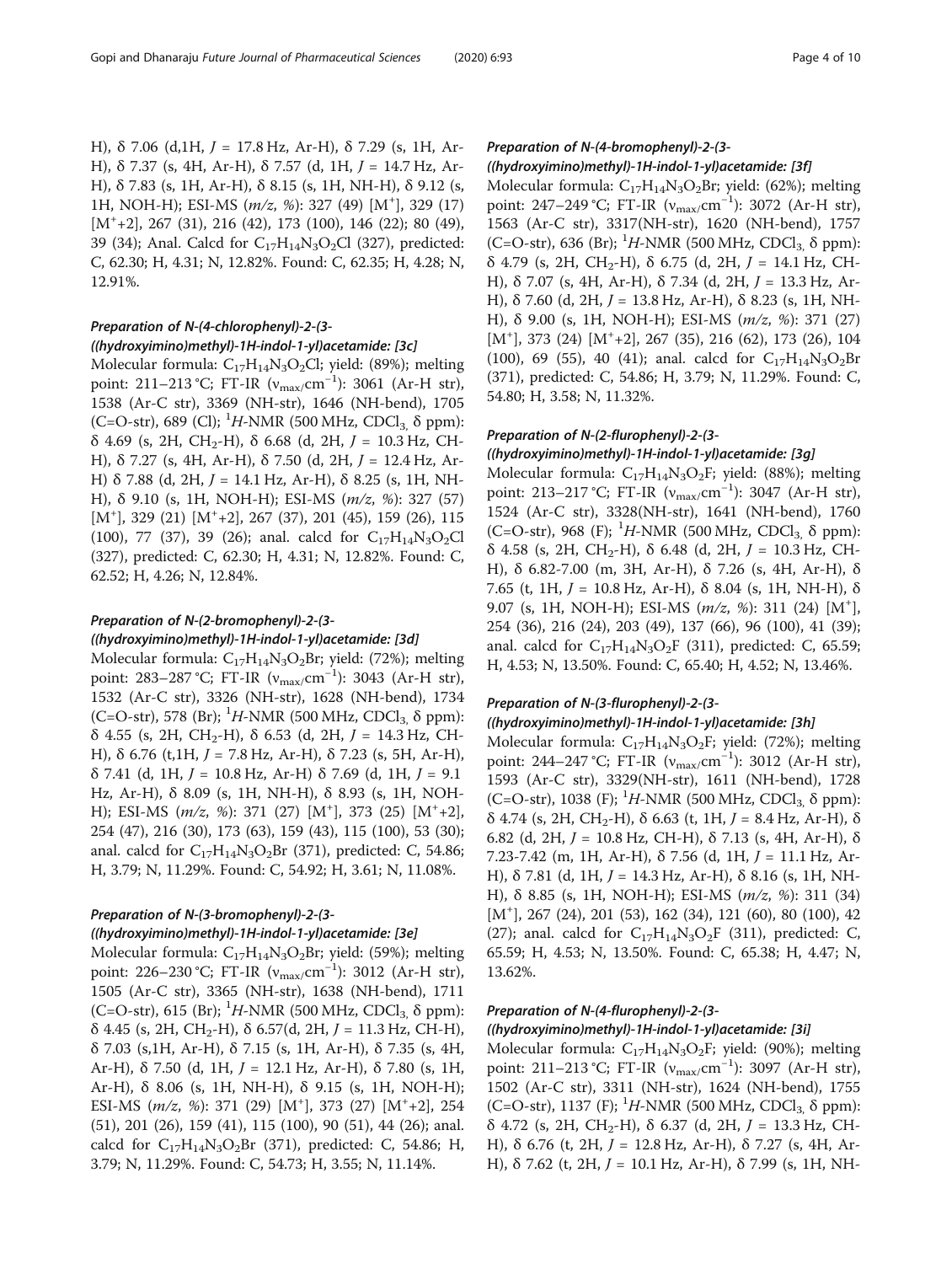H), δ 9.14 (s, 1H, NOH-H); ESI-MS (m/z, %): 311 (21) [M<sup>+</sup> ], 254 (39), 216 (31), 159 (58), 115 (100), 77 (31), 41 (39); anal. calcd for  $C_{17}H_{14}N_3O_2F$  (311), predicted: C, 65.59; H, 4.53; N, 13.50%. Found: C, 65.47; H, 4.36; N, 12.55%.

## Preparation of N-(2,6-dichlorophenyl)-2-(3-

((hydroxyimino)methyl)-1H-indol-1-yl)acetamide: [3j] Molecular formula:  $C_{17}H_{13}N_3O_2Cl_2$ ; yield: (78%); melting point: 225–229 °C; FT-IR (v<sub>max/</sub>cm<sup>−1</sup>): 3071 (Ar-H str), 1536 (Ar-C str), 3328 (NH-str), 1612 (NH-bend), 1739 (C=O-str), 724 (Cl); <sup>1</sup>H-NMR (500 MHz, CDCl<sub>3,</sub> δ ppm):  $\delta$  4.53 (s, 2H, CH<sub>2</sub>-H),  $\delta$  6.54 (d, 2H,  $J = 14.3$  Hz, CH-H),  $\delta$  6.81 (d, 1H,  $J = 14.1$  Hz, Ar-H),  $\delta$  7.19 (d, 2H,  $J$ = 17.4 Hz, Ar-H), δ 7.59 (s, 4H, Ar-H) δ 8.21 (s, 1H, NH-H), δ 9.09 (s, 1H, NOH-H); ESI-MS (m/z, %): 361  $(39)$  [M<sup>+</sup>], 363 (27) [M<sup>+</sup>+2], 365 (15) [M<sup>+</sup>+4] 288 (57), 201 (20), 159 (46), 115 (57), 90 (100), 44 (24); anal. calcd for  $C_{17}H_{13}N_3O_2Cl_2$  (361), predicted: C, 56.37; H, 3.62; N, 11.60%. Found: C, 56.17; H, 3.57; N, 11.62%.

## Preparation of N-(2,6-dibromophenyl)-2-(3-

#### ((hydroxyimino)methyl)-1H-indol-1-yl)acetamide: [3k]

Molecular formula:  $C_{17}H_{13}N_3O_2Br_2$ ; yield: (62%); melting point: 198–201 °C; FT-IR (v<sub>max/</sub>cm<sup>−1</sup>): 3053 (Ar-H str), 1517 (Ar-C str), 3325 (NH-str), 1618 (NH-bend), 1712 (C=O-str), 527 (Br); <sup>1</sup>H-NMR (500 MHz, CDCl<sub>3,</sub> δ ppm): δ 4.55 (s, 2H, CH<sub>2</sub>-H), δ 6.57 (s, 1H, Ar-H), δ 6.89 (d, 2H,  $J = 14.8$  Hz, CH-H), δ 7.54 (s, 4H, Ar-H), δ 7.90 (d, 2H,  $J = 16.2$  Hz, Ar-H), δ 8.35 (s, 1H, NH-H), δ 9.07 (s, 1H, NOH-H); ESI-MS ( $m/z$ , %): 451 (16) [M<sup>+</sup>], 453 (34) [M<sup>+</sup> +2], 318 (25), 216 (31), 173 (39), 159 (21), 115 (100), 77 (50), 54 (31); anal. calcd for  $C_{17}H_{13}N_3O_2Br_2$ (451), predicted: C, 45.26; H, 2.90; N, 9.31%. Found: C, 45.40; H, 2.75; N, 9.47%.

## Preparation of 2-(3-((hydroxyimino)methyl)-1H-indol-1-yl)-N-O-tolylacetamide: [3l]

Molecular formula:  $C_{18}H_{17}N_3O_2$ ; yield: (87%); melting point: 175−177 °C; FT-IR (v<sub>max/</sub>cm<sup>-1</sup>): 3063 (Ar-H str), 1549 (Ar-C str), 3312 (NH-str), 1624 (NH-bend), 1720 (C=O-str); <sup>1</sup>H-NMR (500 MHz, CDCl<sub>3,</sub> δ ppm): δ 2.46 (s, 3H, CH<sub>3</sub>-H),  $\delta$  4.75 (s, 2H, CH<sub>2</sub>-H),  $\delta$  6.43 (d, 2H, J = 11.3 Hz, CH-H), δ 6.59-6.64 (m,1H, Ar-H), δ 7.11 (d, 1H,  $J = 14.8$  Hz, Ar-H), δ 7.32 (s, 1H, Ar-H), δ 7.52 (s, 4H, Ar-H), δ 7.85 (d, 1H,  $J = 16.1$  Hz, Ar-H), δ 8.13 (s, 1H, NH-H), δ 9.03 (s, 1H, NOH-H); ESI-MS (m/z, %): 307 (20) [M<sup>+</sup> ], 254 (30), 201 (19), 159 (39), 115 (100), 89 (20), 52 (39), 40 (25); anal. calcd for  $C_{18}H_{17}N_3O_2$  (307), predicted: C, 69.61; H, 5.15; N, 14.33%. Found: C, 69.58; H, 5.19; N, 14.42%.

## Preparation of 2-(3-((hydroxyimino)methyl)-1H-indol-1-yl)-Nm-tolylacetamide: [3m]

Molecular formula:  $C_{18}H_{17}N_3O_2$ ; yield: (92%); melting point: 184–187 °C; FT-IR (v<sub>max/</sub>cm<sup>-1</sup>): 3026 (Ar-H str), 1514 (Ar-C str), 3367 (NH-str), 1608 (NH-bend), 1704 (C=O-str); <sup>1</sup>H-NMR (500 MHz, CDCl<sub>3,</sub> δ ppm): δ 2.70 (s, 3H, CH<sub>3</sub>-H),  $\delta$  4.79 (s, 2H, CH<sub>2</sub>-H),  $\delta$  6.41 (d, 3H, J = 13.5 Hz, CH-H), δ 7.02 (t, 1H,  $J = 10.8$  Hz, Ar-H), δ 7.44 (s, 4H, Ar-H), δ 7.67 (s, 1H, Ar-H), δ 7.87 (s, 1H, Ar-H), δ 8.36 (s, 1H, NH-H), δ 9.15 (s, 1H, NOH-H); ESI-MS (m/z, %): 307 (21) [M<sup>+</sup>], 267 (39), 242 (18), 216 (60), 159 (32), 115 (100), 77 (51), 39 (31); anal. calcd for  $C_{18}H_{17}N_3O_2$  (307), predicted: C, 69.61; H, 5.15; N, 14.33%. Found: C, 69.29; H, 5.58; N, 14.70%.

## Preparation of 2-(3-((hydroxyimino)methyl)-1H-indol-1-yl)-Np-tolylacetamide: [3n]

Molecular formula:  $C_{18}H_{17}N_3O_2$ ; yield: (81%); melting point: 193−197 °C; FT-IR (v<sub>max/</sub>cm<sup>-1</sup>): 3072 (Ar-H str), 1583 (Ar-C str), 3305 (NH-str), 1623 (NH-bend), 1729 (C=O-str); <sup>1</sup>H-NMR (500 MHz, CDCl<sub>3,</sub> δ ppm): δ 2.60 (s, 3H, CH<sub>3</sub>-H),  $\delta$  4.66 (s, 2H, CH<sub>2</sub>-H),  $\delta$  6.43 (d, 2H, J = 13.2 Hz, CH-H), δ 7.01 (d, 2H,  $J = 16.8$  Hz, Ar-H), δ 7.50 (s, 4H, Ar-H),  $\delta$  7.79 (d, 2H,  $J = 17.4$  Hz, Ar-H),  $\delta$  8.32 (s, 1H, NH-H), δ 9.13 (s, 1H, NOH-H); ESI-MS (m/z, %): 307 (18) [M<sup>+</sup> ], 254 (26), 201 (18), 159 (26), 132 (35), 96 (100), 56 (60), 39 (24); anal. calcd for  $C_{18}H_{17}N_3O_2$ (307), predicted: C, 69.61; H, 5.15; N, 14.33%. Found: C, 69.72; H, 5.16; N, 14.68%.

## Anti-oxidant activity

#### FRAP method

The method measured the anti-oxidant potency of different N-(substituted phenyl)-2-(3-(hydroxyimino) methyl)-1H-indol-1-yl) acetamide derivative by reducing the Fe<sup>3+</sup> into Fe<sup>2+</sup> ion. Most of the compounds were shown admirable antioxidant activity. The antioxidant values of some of the tested acetamide derivatives are very closer to standard drugs. The anti-oxidant activity of synthesised compounds was shown in Table [1.](#page-5-0)

## DPPH method

DPPH is a perfect method to evaluate the antioxidant activity of newly synthesised compounds due to the short time required for the analysis and high reliability. The result reveals that decreases the absorbance due to the antioxidant molecule may supply the electron to the DPPH free radical. Most of the compounds were shown excellent antioxidant activity. The anti-oxidant activity of synthesised compounds was shown in Table [2.](#page-5-0)

#### Computational analysis

To gain a better understanding of the geometrical structure of the investigated compound, 3D molecular modelling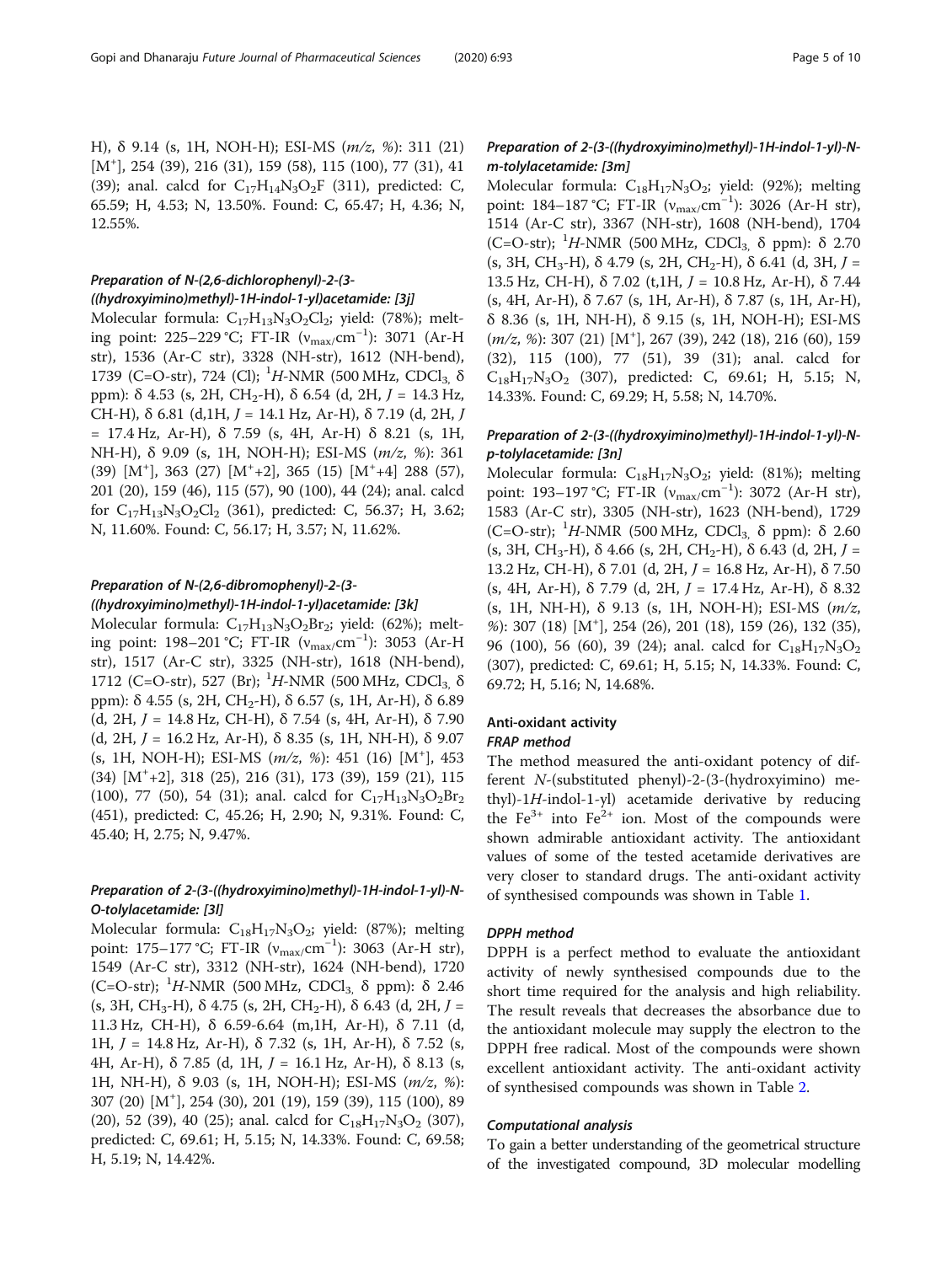| compounds using ferric reducing antioxidant power (FRAP) |                                                                   |            |                |  |  |  |
|----------------------------------------------------------|-------------------------------------------------------------------|------------|----------------|--|--|--|
|                                                          | Compounds Ferric ion $(Fe^{3+})$ reducing antioxidant power in nm |            |                |  |  |  |
|                                                          | 50 μg/ml                                                          | 75 μg/ml   | $100 \mu g/ml$ |  |  |  |
| 3a                                                       | $0.804*$                                                          | $0.820**$  | $0.856*$       |  |  |  |
| 3b                                                       | $0.757*$                                                          | $0.764*$   | $0.782*$       |  |  |  |
| 3c                                                       | $0.738*$                                                          | $0.759*$   | $0.781**$      |  |  |  |
| 3d                                                       | 0.716                                                             | $0.751***$ | 0.802          |  |  |  |
| 3e                                                       | $0.671***$                                                        | $0.690*$   | $0.741**$      |  |  |  |
| 3f                                                       | $0.658*$                                                          | $0.673*$   | $0.716***$     |  |  |  |
| 3g                                                       | $0.451***$                                                        | $0.476**$  | $0.514*$       |  |  |  |
| 3h                                                       | $0.420*$                                                          | $0.431*$   | $0.497*$       |  |  |  |
| 3i                                                       | $0.402**$                                                         | $0.425*$   | 0.440          |  |  |  |
| 3j                                                       | $0.814*$                                                          | $0.837*$   | $0.863*$       |  |  |  |
| 3k                                                       | $0.792*$                                                          | $0.813**$  | $0.850*$       |  |  |  |
| 31                                                       | $0.590*$                                                          | $0.615*$   | $0.631*$       |  |  |  |
| 3m                                                       | $0.612*$                                                          | $0.630*$   | $0.657**$      |  |  |  |
| 3n                                                       | $0.620**$                                                         | $0.643*$   | $0.683**$      |  |  |  |
| BHA                                                      | $0.942*$                                                          | $1.136***$ | $1.352*$       |  |  |  |
| TBHQ                                                     | $0.956*$                                                          | $1.257*$   | $1.394**$      |  |  |  |

<span id="page-5-0"></span>

|  |  |  |  | Table 1 The result of antioxidant activity of synthesised |  |
|--|--|--|--|-----------------------------------------------------------|--|
|  |  |  |  |                                                           |  |

 $*P < 0.05$ ,  $**P < 0.01$  as compared to blank and standard respectively; statistical analysis—one way ANOVA

studies have been done. It gives the knowledge of the molecular structure of the compound, geometric optimization and conformational analysis as reported in a recent study [[34](#page-9-0)]. The optimised structure with the atom labelling of a

| <b>Table 2</b> The result of antioxidant activity of synthesised |  |
|------------------------------------------------------------------|--|
| compounds with percentage scavenging                             |  |

| Compounds     | Absorbance           | Percentage scavenging |
|---------------|----------------------|-----------------------|
| 3a            | $0.387 \pm 0.002*$   | 55.72                 |
| 3b            | $0.417 \pm 0.006$ ** | 52.28                 |
| 3c            | $0.472 \pm 0.003*$   | 45.99                 |
| 3d            | $0.396 \pm 0.005*$   | 54.69                 |
| 3e            | $0.491 \pm 0.006*$   | 43.82                 |
| 3f            | $0.536 \pm 0.005*$   | 38.67                 |
| 3g            | $0.730 \pm 0.004*$   | 16.47                 |
| 3h            | $0.781 \pm 0.005$ ** | 10.64                 |
| 3i            | $0.804 \pm 0.004*$   | 08.00                 |
| 3j            | $0.339 \pm 0.003*$   | 61.21                 |
| 3k            | $0.392 \pm 0.006$ ** | 55.14                 |
| 31            | $0.692 \pm 0.002$ *  | 20.82                 |
| 3m            | $0.618 \pm 0.005*$   | 29.29                 |
| 3n            | $0.564 \pm 0.004$ ** | 35.46                 |
| Ascorbic acid | $0.324 \pm 0.001*$   | 62.92                 |
| Blank         | $0.874 \pm 0.002$ ** | NA.                   |

 $*P < 0.05$ ,  $**P < 0.01$  as compared to blank and standard respectively; statistical analysis—one way ANOVA



((hydroxyimino)methyl)-1H-indol-1-yl) acetamide [3a]

compound 3a is represented in Fig. 2. Some selected bond lengths and angle are listed in Table 3.

#### X-ray crystallography determination and refinement

Diffraction data of the compound 3a were collected from 7351 reflections using X Calibur diffractometer equipped with area detector and a graphite monochromator  $(\lambda =$ 0.83452) at 296 K. The dimension of the crystal employed for data collection was  $0.30 \times 0.28 \times 0.28$  mm at 30% probability of selected bond angle and bond length. The refinement was carried out by full-matrix least-squares using SHELXL 97. The different parameters, conditions and data collections of the refinement process of compound 3a were furnished in Table [4.](#page-6-0) The ORTEP view of

| Table 3 Geometrical data of compound 3a |  |
|-----------------------------------------|--|
|-----------------------------------------|--|

| Atoms         | Bond length (A°) | Atoms               | Bond angle (°) |
|---------------|------------------|---------------------|----------------|
| $C(9)-N(1)$   | 1.376            | $C(9)-N(1)-C(19)$   | 124.87         |
| $C(8)-C(9)$   | 1.399            | $H(31)-C(12)-C(13)$ | 120.43         |
| $C(7)-C(8)$   | 1.398            | $C(13)-C(12)-C(11)$ | 119.99         |
| $C(6)-C(7)$   | 1.393            | $H(30)-C(11)-C(16)$ | 119.99         |
| $C(14)-C(21)$ | 1.719            | $H(30)-C(11)-C(12)$ | 119.99         |
| $N(1)-C(19)$  | 1.470            | $C(16)-C(11)-C(12)$ | 120.00         |
| $C(18)-O(20)$ | 1.208            | $H(29)-C(10)-N(22)$ | 116.54         |
| $C(18)-C(19)$ | 1.509            | $C(3)-C(10)-N(22)$  | 123.59         |
| $N(17)-C(18)$ | 1.369            | $C(3)-C(10)-N(22)$  | 120.00         |
| $C(13)-N(17)$ | 1.345            | $C(9)-N(1)-C(19)$   | 124.87         |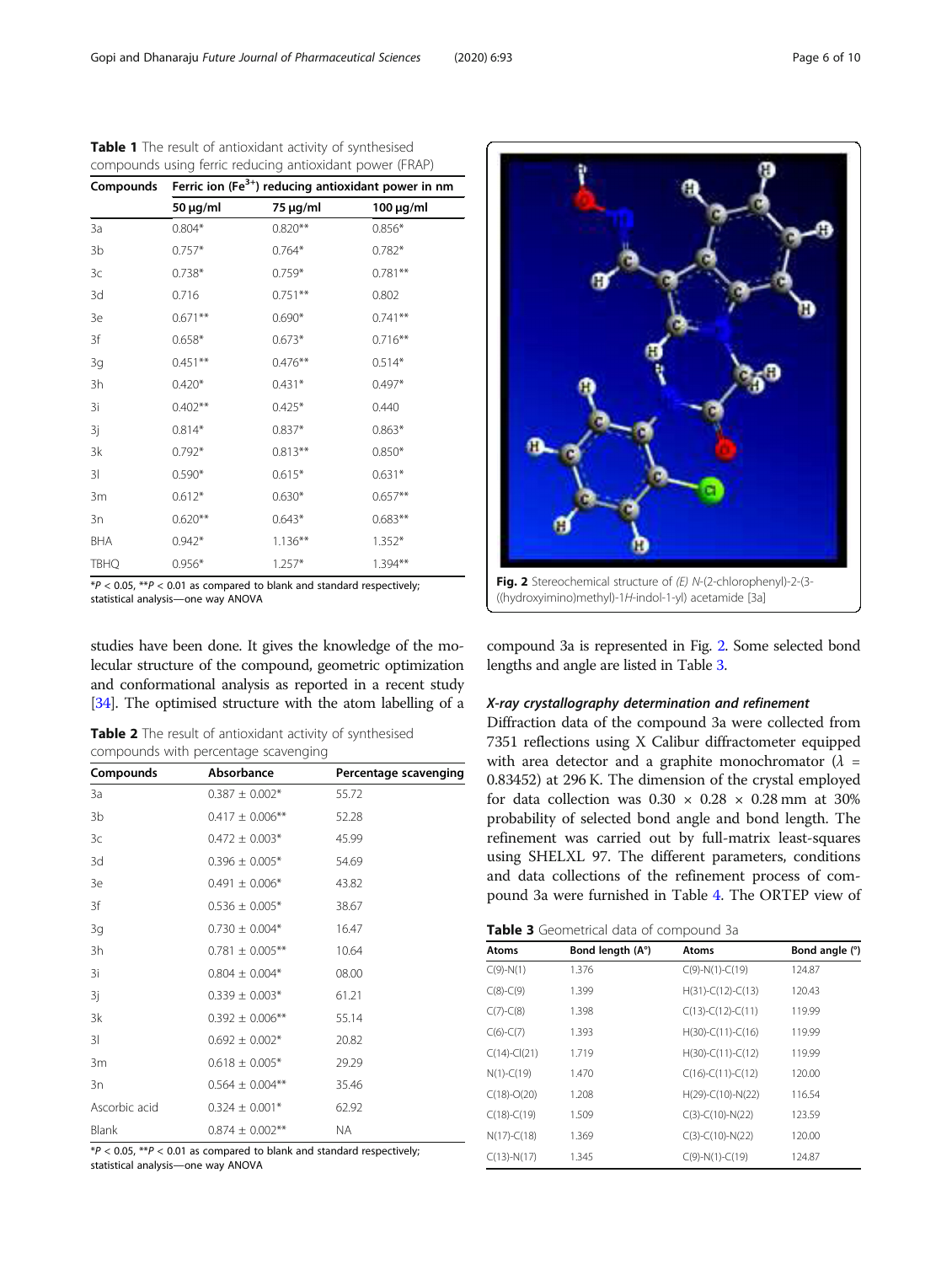<span id="page-6-0"></span>

| <b>Table 4</b> Crystal data and structural refinement of compound 3a |  |  |
|----------------------------------------------------------------------|--|--|
|----------------------------------------------------------------------|--|--|

| Identification code                               | Compound 3a                            |
|---------------------------------------------------|----------------------------------------|
| Empirical formula                                 | $C_{12}H_{14}N_3O_2C$                  |
| Formula weight                                    | 327                                    |
| <b>Crystal system</b>                             | Monoclinic                             |
| Crystal size (mm)                                 | $0.30 \times 0.28 \times 0.28$         |
| Temperature (K)                                   | 296                                    |
| Space group                                       | P21/n                                  |
| Wave length (A)                                   | 0.83452                                |
| Volume $(\mathbb{A}^3)$                           | 1038.63 (8)                            |
| Absorption coefficient (mm <sup>-1</sup> )        | 0.049                                  |
| F(000)                                            | 739                                    |
| z                                                 | з                                      |
| Calculated density (Mg/m <sup>3</sup> )           | 1.046                                  |
| Theta range for data collection                   | $2.38^{\circ} - 26.46^{\circ}$         |
| Indexrange                                        | $-9 = h = 10$                          |
|                                                   | $-14 = k = 14$                         |
|                                                   | $-19 = 1 = 19$                         |
| Measured reflections                              | 7351                                   |
| Independent/observed reflections                  | 2787                                   |
| Data/restraints/parameters                        | 10371/0/539                            |
| Refinement method                                 | Full-matrixleast-squares on F2         |
| Goodness-of-fic on P                              | 1.158                                  |
| Final R indices $[I > 2\sigma(I)]$                | $R_1 = 0.0518$ , $\omega R_2 = 0.1427$ |
| R indices [all data]                              | $R_1 = 0.0119$ , $\omega R_2 = 0.1712$ |
| Extinction coefficient                            | 0.0062(18)                             |
| Largest diff. Peak and hole (e $\mathbb{A}^{1}$ ) | $0.345/-0.28$                          |

the crystal bond angle and bond length was shown in Fig. [3](#page-7-0) and Table [5](#page-7-0).

To bridge our theoretical computational results with experimental synthesis, we have selected (E) N-(2-chlorophenyl)-2-(3-(hydroxyimino)methyl)-1H-indol-1-yl)acetamide (3a). As shown in Fig. [2](#page-5-0), the molecule structure of compound 3a consists of a N-(2-chlorophenyl) acetamide group linked with 1H-indole-3-carbaldehyde oxime. A comparison of optimised geometry and singlecrystal XRD structure for compound 3a has been made to see the reliability of our used method. It can be seen that our calculated geometry and all the ring conformation using the B3LYP method match very well with the experiment. As per the 3D molecular structure of compound 3a, the observed bond length and bond angle around C(9)-N(1) and C(9)-N(1)-C(19) were 1.376 A $^{\circ}$ and 124.87° respectively. Similar kind of geometrical data were collected from the X-ray crystallography study. It is seen that no significant differences in bond length and bond angle were observed in the optimised and experimental structures. Therefore, the obtained results are in a good agreement with the experimental results and hence strongly support them. These studies have provided great insights into the chemical properties such as predicting reactivity, the most available site for substitution, as well as their bioactive conformation of (E) N-(2-chlorophenyl)-2-(3-(hydroxyimino)methyl)-1Hindol-1-yl) acetamide (3a). Comparison of the experimental and the calculated selected bond lengths and bond angles were mentioned in Table [6.](#page-7-0)

## **Discussion**

The route of synthesis of indole acetamide derivatives was depicted in the synthetic scheme outlines the preparation part of the synthetic analogues. Here, the key intermediate 1H-indole-3-carbaldehyde oxime was obtained by refluxing the mixture of 1H-indole-3-carbaldehyde and hydroxylamine in ethanol. The synthetic compounds N-(substituted phenyl)-2-(3-(hydroxyimino)methyl)-1H-indol-1-yl) acetamide derivatives were obtained from the interaction of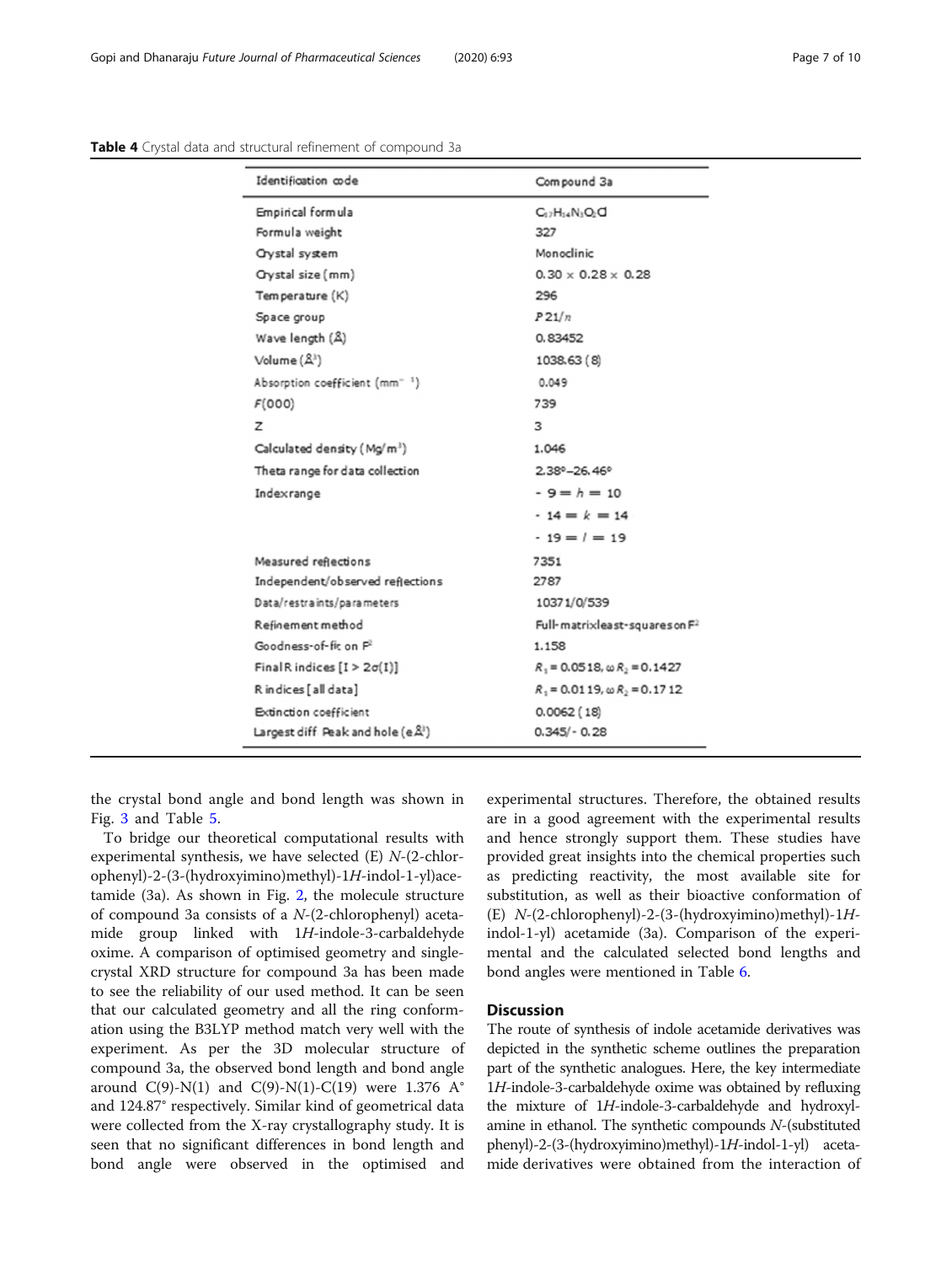<span id="page-7-0"></span>

1H-indole-3-carbaldehyde oxime and 2-chloro acetamide derivatives. The FT-IR and  $^{1}H$ -NMR spectrum of compounds were shown peaks due to different functional groups and proton present in the synthesised compounds. In FT-IR spectrum, strong bands at the region of 623, 724, 689, 724, 578, 615, 636, 527, 968, 1038 and 1137 cm−<sup>1</sup> could be attributed to the chloro, bromo and fluro group respectively. The aryl ring was raised stretching peak in between 3097–3012 cm<sup>-1</sup> and 1502–1593 cm<sup>-1</sup>. A strong absorption peak at  $3369-3305$  cm<sup>-1</sup> and 1602–  $1646 \text{ cm}^{-1}$  is due to the presence of the NH group, whereas a strong peak in the region of  $1704-1760$  cm<sup>-1</sup> indicated that the carbonyl group exists in the synthesised compounds. The number of protons present in the analogues was identified by  ${}^{1}H$ -NMR spectroscopy from the chemical shift. The spectra showed a singlet at  $\delta$  2.34– 2.82 ppm corresponding to a methyl proton  $(CH_3-H)$ ; a singlet at  $\delta$  4.39–4.92 ppm corresponding to methylene proton (CH<sub>2</sub>-H) and a singlet at  $\delta$  6.31–6.89 ppm corresponding to CH proton; a singlet at  $\delta$  6.98–7.90 ppm

Table 5 Crystal bond angle and bond length of compound 3a in ORTEP view

| Atoms         | Bond length (A°) | Atoms               | Bond angle (°) |
|---------------|------------------|---------------------|----------------|
| $C(9)-N(1)$   | 1.341(2)         | $C(9)-N(1)-C(19)$   | 125.02(12)     |
| $C(8)-C(9)$   | 1.358(2)         | $H(31)-C(12)-C(13)$ | 120.43(14)     |
| $C(7)-C(8)$   | 1.372(3)         | $C(13)-C(12)-C(11)$ | 119.78(13)     |
| $C(6)-C(7)$   | 1.407(2)         | $H(30)-C(11)-C(16)$ | 120.17(12)     |
| $C(14)-C(21)$ | 1.735(3)         | $H(30)-C(11)-C(12)$ | 120.28(14)     |
| $N(1)-C(19)$  | 1.425(2)         | $C(16)-C(11)-C(12)$ | 120.13(13)     |
| $C(18)-O(20)$ | 1.241(3)         | $H(29)-C(10)-N(22)$ | 117.73(12)     |
| $C(18)-C(19)$ | 1.514(2)         | $C(3)-C(10)-N(22)$  | 122.87(12)     |
| $N(17)-C(18)$ | 1.357(2)         | $C(3)-C(10)-N(22)$  | 121.49(13)     |
| $C(13)-N(17)$ | 1.340(2)         | $C(9)-N(1)-C(19)$   | 125.38(12)     |

corresponding to aromatic protons(Ar-H); a doublet at  $\delta$ 6.37–8.04 ppm corresponding to aromatic protons (Ar-H); a triplet at  $\delta$  6.62–7.81 ppm corresponding to aromatic protons (Ar-H); a multiplet at  $\delta$  6.59–7.42 ppm corresponding to aromatic protons (Ar-H); a singlet at  $\delta$  8.00– 8.39 ppm to amine (-NH-H) and a singlet at  $\delta$  8.79-9.21

Table 6 Comparison of the selected value of experimental and calculated bond length, bond angle of compound 3a

| Compounds           | DFT/B3LYP with 6-311G(d,p) | X-ray      |
|---------------------|----------------------------|------------|
| Bond length (A)     |                            |            |
| $C(9)-N(1)$         | 1.376                      | 1.341(2)   |
| $C(8)-C(9)$         | 1.399                      | 1.358(2)   |
| $C(7)-C(8)$         | 1.398                      | 1.372(3)   |
| $C(6)-C(7)$         | 1.393                      | 1.407(2)   |
| $C(14)-C(21)$       | 1.719                      | 1.735(3)   |
| $N(1)-C(19)$        | 1.470                      | 1.425(2)   |
| $C(18)-O(20)$       | 1.208                      | 1.241(3)   |
| $C(18)-C(19)$       | 1.509                      | 1.514(2)   |
| $N(17)-C(18)$       | 1.369                      | 1.357(2)   |
| $C(13)-N(17)$       | 1.345                      | 1.340(2)   |
| Bond angle (°)      |                            |            |
| $C(9)-N(1)-C(19)$   | 124.87                     | 125.02(12) |
| $H(31)-C(12)-C(13)$ | 120.00                     | 120.43(14) |
| $C(13)-C(12)-C(11)$ | 119.99                     | 119.78(13) |
| $H(30)-C(11)-C(16)$ | 119.99                     | 120.17(12) |
| $H(30)-C(11)-C(12)$ | 119.99                     | 120.28(14) |
| $C(16)-C(11)-C(12)$ | 120.00                     | 120.13(13) |
| $H(29)-C(10)-N(22)$ | 116.54                     | 117.73(12) |
| $C(3)-C(10)-N(22)$  | 123.59                     | 122.87(12) |
| $C(3)-C(10)-N(22)$  | 120.00                     | 121.49(13) |
| $C(9)-N(1)-C(19)$   | 124.87                     | 125.38(12) |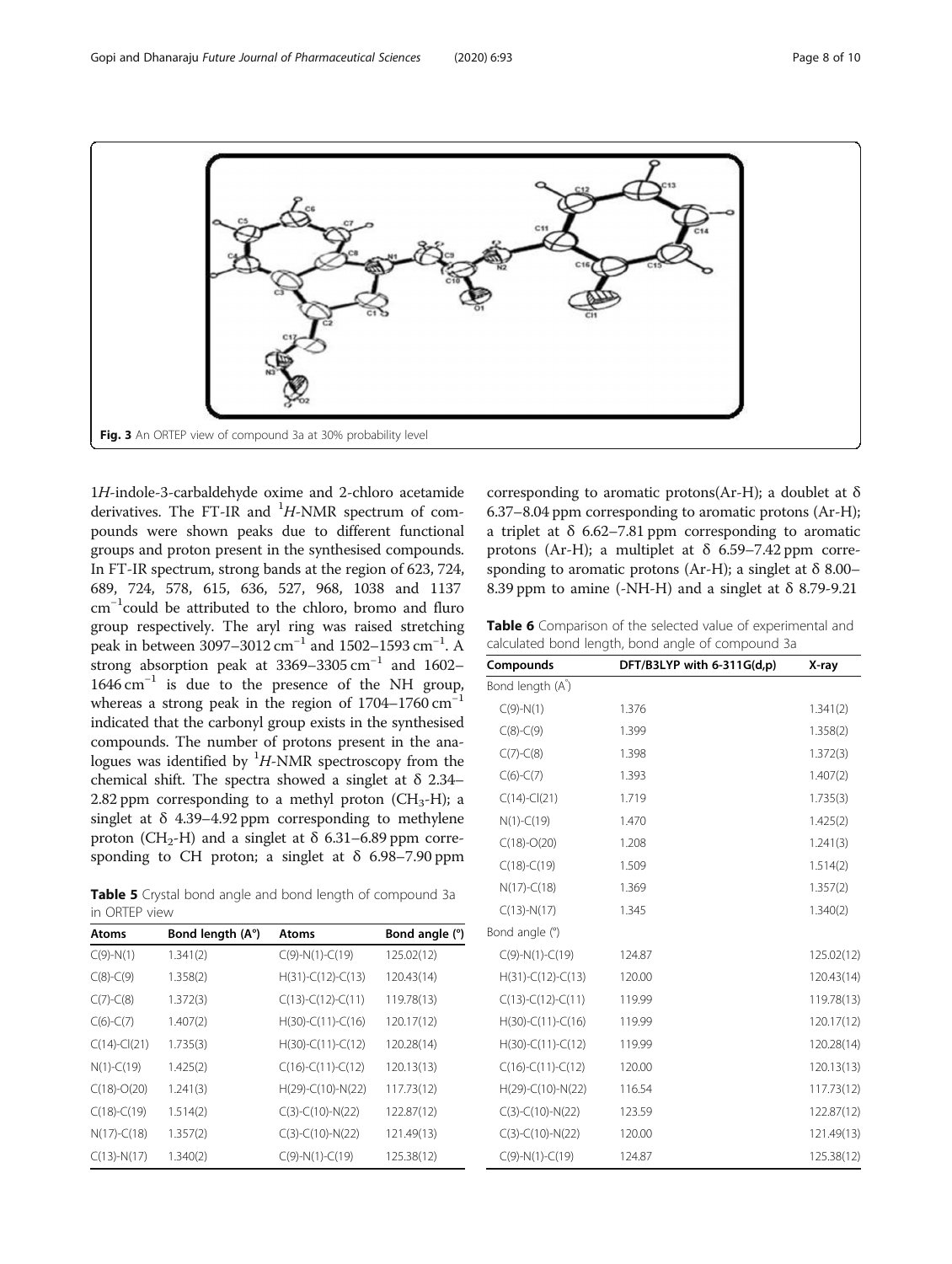<span id="page-8-0"></span>ppm corresponding to oxime proton (-NOH-H). The mass and element of the synthetic compound were confirmed by the Shimadzu mass spectrometer and Perkin Elmer 2400 CHN elemental analyser. Finally, these synthesised compounds were screened for antioxidant activity using FRPH and DPPH methods. Most of the synthesised compounds were shown promising antioxidant activity by reducing ferric tripyridyl triazine complex and radical scavenging property. Some of the tested acetamide derivatives were found as a potent antioxidant activity as a standard drug. Synthesised compounds in which the halogenated compounds at ortho position were showing better antioxidant activities when compared to meta and parasubstituted compounds. Therefore, compounds 3j, 3a, 3k and 3d were constituted with chloro, bromo at the ortho position of the phenyl ring had shown admirable antioxidant activity. Compounds 3b, 3c, 4b and 4c have been constituted with chloro and bromo at the meta/para position of the phenyl ring offered an interesting antioxidant activity, whereas fluro substituted compounds (3g, 3h, 3i) furnished a reasonable level of antioxidant activity. The result of the antioxidant activity of synthesised analogues was denoted in Table [1](#page-5-0) and Table [2.](#page-5-0) The order of antioxidant potency of novel N-(substituted phenyl)-2-(3- (hydroxyimino) methyl)-1H-indol-1-yl) acetamide derivatives was found to be 3j>3a>3k>3d>3b>3c>3e>3f>3n> 3m>3l>3g>3h>3i.

## Conclusion

In this study, novel N-(substituted phenyl)-2-(3-(hydroxyimino)methyl)-1H-indol-1-yl) acetamide derivatives were synthesised and characterised by FT-IR,  $^{1}H$ -NMR, mass spectroscopy and elemental analysis. Moreover, the antioxidant activities of prepared indole acetamide derivatives were studied by using FRAP and DPPH methods. Compound 3j, 3a and 3k were shown highest activity among the prepared analogues due to the attachment of halogens connected at the appropriate place in the phenyl ring. Hence, these substituted phenyl rings considered as a perfect side chain for the indole nucleus for the development of the new antioxidant agents.

#### Supplementary information

Supplementary information accompanies this paper at [https://doi.org/10.](https://doi.org/10.1186/s43094-020-00090-6) [1186/s43094-020-00090-6](https://doi.org/10.1186/s43094-020-00090-6).

Additional file 1:. Supplementary files

#### Abbreviations

FT-IR: Fourier transform infrared spectroscopy; TPTZ: 2,4,6-Tri(2-pyridyl)-striazine; <sup>1</sup>H-NMR: Nuclear magnetic resonance spectroscopy; ESI-MS: Electrospray ionisation mass spectrometry; FRAP: Ferric reducing antioxidant power; DMSO: Dimethyl sulfoxide; DMF: Dimethyl formamide; TLC: Thin-layer chromatography; DPPH: 1,1-Diphenyl-2-picrylhydrazyl

#### Acknowledgements

All authors wish to express the gratitude to GIET School of Pharmacy, Rajahmundry, Andhra Pradesh, India, for providing research facilities.

#### Authors' contributions

CG designed the study, synthesis, characterisation and computational analysis of the titled compounds. MDD has contributed to the major work in the anti-oxidant activity of the synthesised compounds, analysing the data and writing the manuscript in a journal format. All the authors read and approved the final manuscript.

#### Funding

There is no external funding for this project. The authors of this manuscript contributed their money to meet the expenses.

#### Availability of data and materials

Data and materials are available upon request.

#### Ethics approval and consent to participate

Not applicable

## Consent for publication

Not applicable

#### Competing interests

The authors declare that they have no competing interests.

#### Author details

<sup>1</sup>Department of Pharmaceutical Chemistry, GIET School of Pharmacy, Rajahmundry, Andhra Pradesh 533296, India. <sup>2</sup>Research Lab, GIET School of Pharmacy, Rajahmundry, Andhra Pradesh 533296, India.

#### Received: 15 April 2020 Accepted: 31 August 2020 Published online: 23 November 2020

#### References

- Estevao MS, Carvalho LC, Ribeiro D, Couto D, Freitas M, Gomes A, Ferreira LM, Fernandes E, Marques MMB (2010) Antioxidant activity of unexplored indole derivatives: synthesis and screening. Eur J Med Chem 45(11): 4869- 4878. http://doi.org[/https://doi.org/10.1016/j.ejmech.2010.07.059](https://doi.org/10.1016/j.ejmech.2010.07.059)
- 2. Knepper K, Brase S (2003) Bartoli indole synthesis on solid supports. Org Lett 5(16):2829–2832 https://doi.org/<https://doi.org/10.1021/ol034851y>, https://doi.org/<https://doi.org/10.1021/ol034851y>
- 3. Wales SM, Walker MM, Johnson JS (2013) Asymmetric synthesis of indole homo-Michael adducts via dynamic kinetic Friedel–crafts alkylation with cyclopropanes. Org Lett 15(10):2558–2561https://doi.org/[https://doi.org/10.](https://doi.org/10.1021/ol4010646) [1021/ol4010646.](https://doi.org/10.1021/ol4010646) https://doi.org[/https://doi.org/10.1021/ol4010646](https://doi.org/10.1021/ol4010646)
- 4. Singh P, Prasher P, Dhillon P, Bhatti R (2015) Indole based peptidomimetics as anti-inflammatory and anti-hyperalgesic agents: dual inhibition of 5-LOX and COX-2 enzymes. Eur J Med Chem 5(97):104–123. https://doi.org/[https://](https://doi.org/10.1016/j.ejmech.2015.04.044) [doi.org/10.1016/j.ejmech.2015.04.044](https://doi.org/10.1016/j.ejmech.2015.04.044)
- 5. Zajdel P, Marciniec K, Satala G, Canale V, Kos T, Partyka A, Jastrzębska-Więsek M, Wesołowska A, Basinska-Ziobroń A, Wojcikowski J, Daniel WA, Bojarski AJ, Popik P (2016) N1-Azinylsulfonyl-1H-indoles: 5-HT6 receptor antagonists with procognitive and antidepressant-like properties. Med Chem Lett 7(6): 618–622. https://doi.org[/https://doi.org/10.1021/acsmedchemlett.6b00056](https://doi.org/10.1021/acsmedchemlett.6b00056).
- 6. Zhang M, Jia C, Gu Y, Mulholland N, Turner S, Beattie D, Zhang W, Yang G, Clough J (2017) Synthesis and antifungal activity of novel indole-replaced streptochlorin analogues. [Eur J Med Chem](https://www.ncbi.nlm.nih.gov/pubmed/25956953) 126(27):669–674 https://doi.org/ [https://doi.org/10.1016/j.ejmech.2016.12.001.](https://doi.org/10.1016/j.ejmech.2016.12.001)
- 7. Panathur N, Dalimba U, Koushik PV, Alvala M, Yogeeswari P, Sriram D, Kumar V (2013) Identification and characterization of novel indole based small molecules as anticancer agents through SIRT1 inhibition. Eur J Med Chem 69(1):125–138. [https://doi.org/](https://doi.org/10.1016/j.ejmech.2016.12.001). <https://doi.org/10.1016/j.ejmech.2013.08.018>
- 8. Bandgar BP, Adsul LK, Chavan HV, Jalde SS, Shringare SN, Shaikh R, Meshram RJ, Gacche RN, Masand V (2012) Synthesis, biological evaluation, and docking studies of 3-(substituted)-aryl-5-(9-methyl-3-carbazole)-1H-2 pyrazolines as potent anti-inflammatory and antioxidant agents. Bioorg Med Chem Lett 22(18):5839–5844. [https://doi.org/.](https://doi.org/10.1016/j.ejmech.2016.12.001) [https://doi.org/10.1016/j.bmcl.](https://doi.org/10.1016/j.bmcl.2012.07.080) [2012.07.080](https://doi.org/10.1016/j.bmcl.2012.07.080)